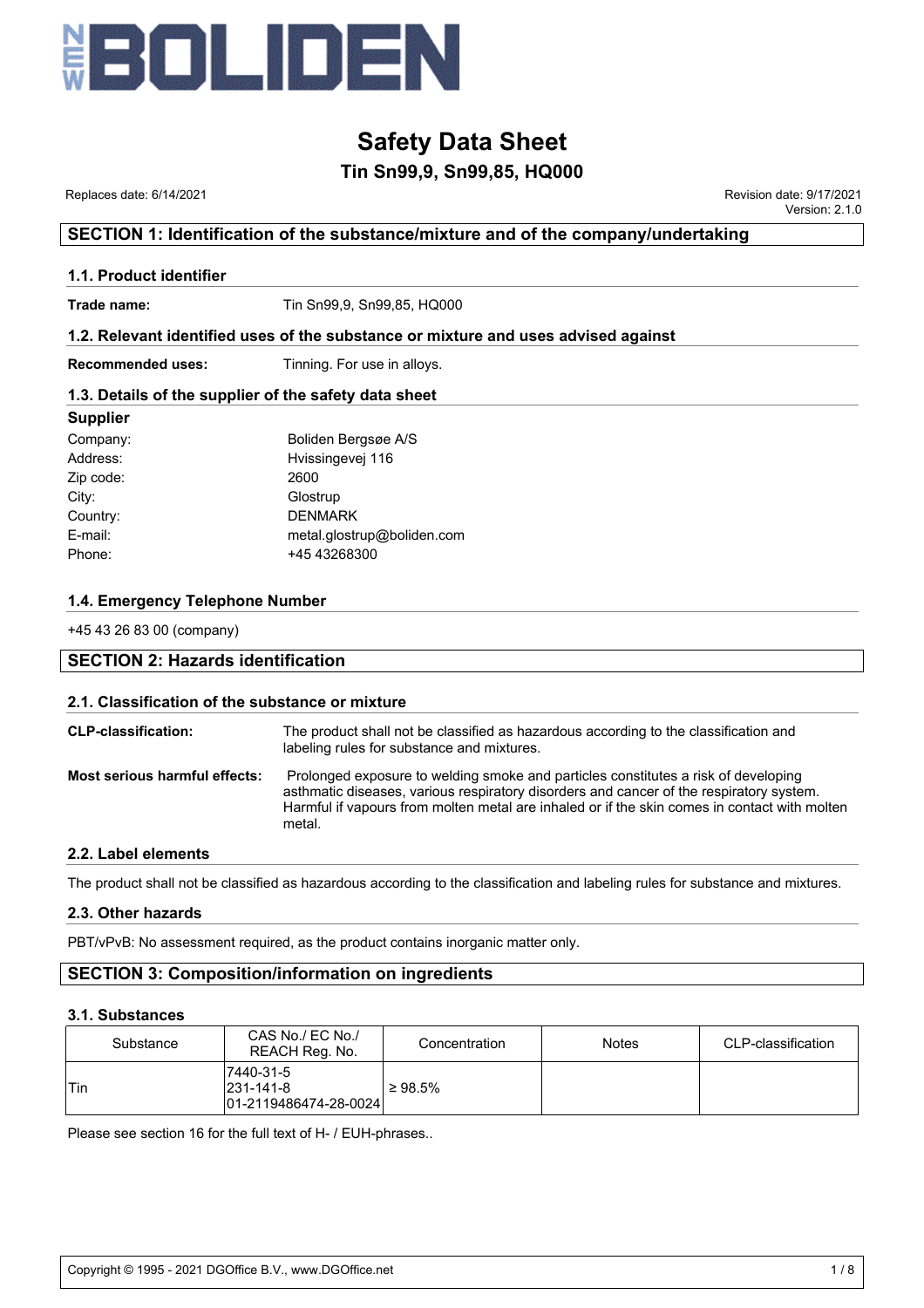

#### **Tin Sn99,9, Sn99,85, HQ000**

Replaces date: 6/14/2021 Revision date: 9/17/2021

Version: 2.1.0

#### **SECTION 4: First aid measures**

#### **4.1. Description of first aid measures**

| Inhalation:          | Seek fresh air. Seek medical advice in case of persistent discomfort.                                                            |
|----------------------|----------------------------------------------------------------------------------------------------------------------------------|
| Ingestion:           | Wash out mouth thoroughly and drink 1-2 glasses of water in small sips. Seek medical<br>advice in case of persistent discomfort. |
| <b>Skin contact:</b> | Wash skin with soap and water. Seek medical advice in case of persistent discomfort.                                             |
| Eye contact:         | Flush with water (preferably using eye wash equipment) until irritation subsides. Seek<br>medical advice if symptoms persist.    |
| General:             | When obtaining medical advice, show the safety data sheet or label.                                                              |

#### **4.2. Most important symptoms and effects, both acute and delayed**

Prolonged exposure to welding smoke and particles constitutes a risk of developing asthmatic diseases, various respiratory disorders and cancer of the respiratory system. Harmful if vapours from molten metal are inhaled or if the skin comes in contact with molten metal.

#### **4.3. Indication of any immediate medical attention and special treatment needed**

No special immediate treatment required.

#### **SECTION 5: Firefighting measures**

#### **5.1. Extinguishing media**

| Suitable extinguishing media:      | Extinguish with powder, foam, carbon dioxide or water mist. Use water or water mist to cool<br>non-ignited stock. |
|------------------------------------|-------------------------------------------------------------------------------------------------------------------|
| Unsuitable extinguishing<br>media: | Do not use water stream, as it may spread the fire.                                                               |

#### **5.2. Special hazards arising from the substance or mixture**

The product is not directly flammable. Avoid inhalation of vapour and fumes - seek fresh air.

#### **5.3. Advice for firefighters**

Move containers from danger area if it can be done without risk. Avoid inhalation of vapour and flue gases - seek fresh air. Wear Self-Contained Breathing Apparatus (SCBA) with chemical resistant gloves.

#### **SECTION 6: Accidental release measures**

#### **6.1. Personal precautions, protective equipment and emergency procedures**

**For non-emergency personnel:** Wear safety goggles if there is a risk of dust contact with eyes. In case of insufficient ventilation, wear respiratory protective equipment.

**For emergency responders:** In addition to the above: Normal protective clothing equivalent to EN 469 is recommended.

#### **6.2. Environmental precautions**

Prevent spillage from entering drains and/or surface water.

#### **6.3. Methods and material for containment and cleaning up**

Sweep up/collect spills for possible reuse or transfer to suitable waste containers.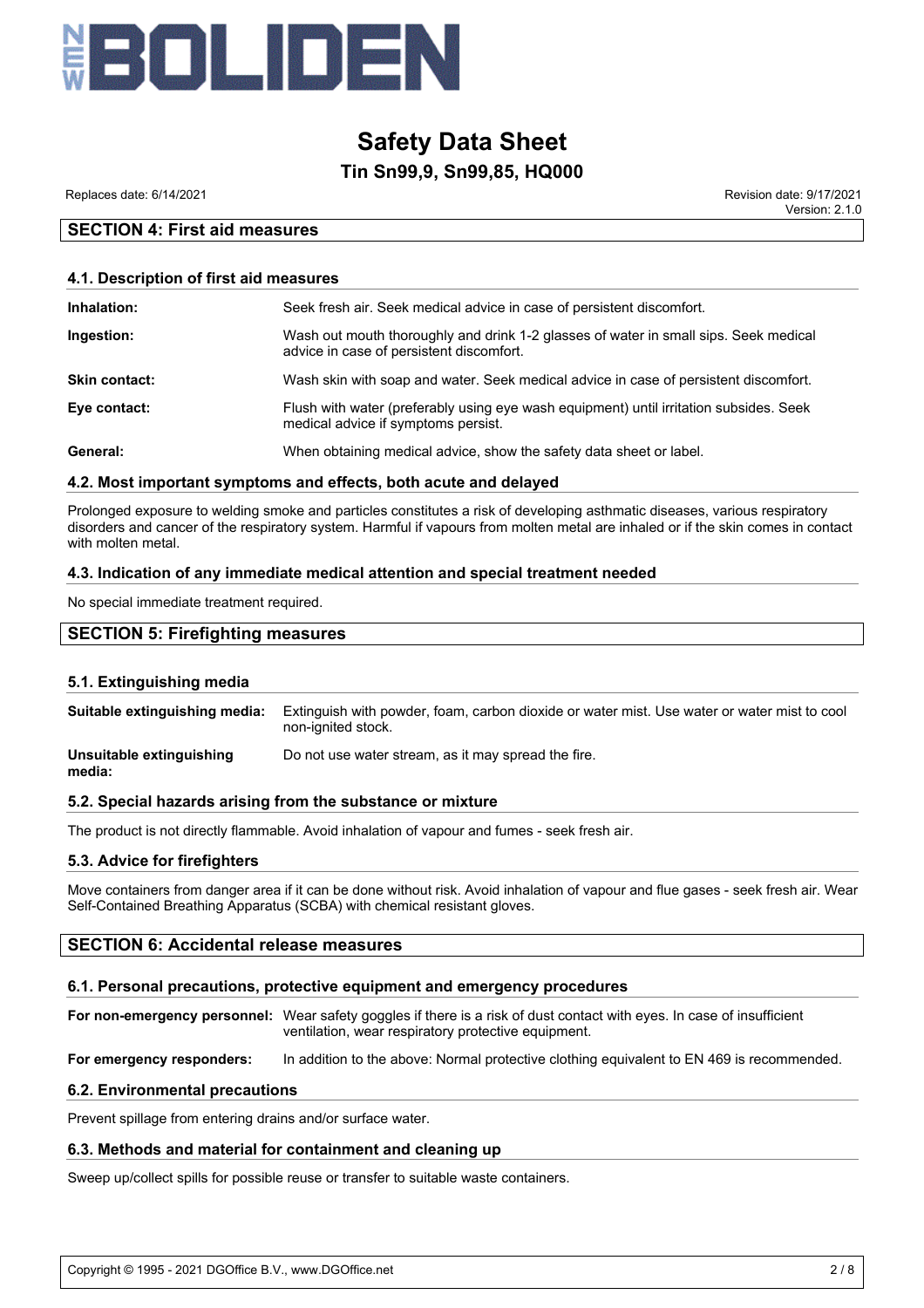

### **Tin Sn99,9, Sn99,85, HQ000 Safety Data Sheet**

#### **6.4. Reference to other sections**

See section 8 for type of protective equipment. See section 13 for instructions on disposal.

#### **SECTION 7: Handling and storage**

#### **7.1. Precautions for safe handling**

Work processes where generation of dust may occur must be performed under effective process ventilation (e.g. local exhaust ventilation). Running water and eye wash equipment must be available. Wash hands before breaks, before using restroom facilities, and at the end of work. Running water and eye wash equipment must be available. Wash hands before breaks, before using restroom facilities, and at the end of work.

#### **7.2. Conditions for safe storage, including any incompatibilities**

The product should be stored safely, out of reach of children and away from food, animal feeding stuffs, medicines, etc. Store in a dry area. Do not store with the following: Acids/ Alkalis/ Oxidisers.

#### **7.3. Specific end use(s)**

None.

#### **SECTION 8: Exposure controls/personal protection**

#### **8.1. Control parameters**

| Occupational exposure limit:               | Contains no substances subject to reporting requirements                                                                                                                                                                                                                               |
|--------------------------------------------|----------------------------------------------------------------------------------------------------------------------------------------------------------------------------------------------------------------------------------------------------------------------------------------|
| <b>Measuring methods:</b>                  | Compliance with occupational exposure limits may be checked by occupational hygiene<br>measurements.                                                                                                                                                                                   |
| Legal basis:                               | Commission Directive 2000/39/EC (Occupational Exposure Limits) as subsequently<br>amended. Last amended by Commission Directive 2019/1831/EU. Directive 2004/37/EC<br>(Exposure to carcinogens or mutagens at work) as subsequently amended. Last amended<br>by Directive 2019/983/EU. |
| 8.2. Exposure controls                     |                                                                                                                                                                                                                                                                                        |
| Appropriate engineering<br>controls:       | Wear the personal protective equipment specified below.                                                                                                                                                                                                                                |
| hand protection:                           | Personal protective equipment, Wear protective gloves which protect against contact and splashing from molten metal.<br>Gloves must conform to EN 12477.                                                                                                                               |
| respiratory protection:                    | Personal protective equipment, In case of heating/use of the product in an area with inadequate ventilation, wear<br>respiratory protection with filter B/P3. Respiratory protection must conform to one of the<br>following standards: EN 136/140/145.                                |
| <b>Environmental exposure</b><br>controls: | Ensure compliance with local regulations for emissions.                                                                                                                                                                                                                                |

#### **SECTION 9: Physical and chemical properties**

#### **9.1. Information on basic physical and chemical properties**

| Parameter    | Value/unit                         |
|--------------|------------------------------------|
| State        | Solid substance                    |
| Colour       | Grey / White                       |
| <b>Odour</b> | No data                            |
| Solubility   | Insoluble in the following: Water. |

 Replaces date: 6/14/2021 Revision date: 9/17/2021 Version: 2.1.0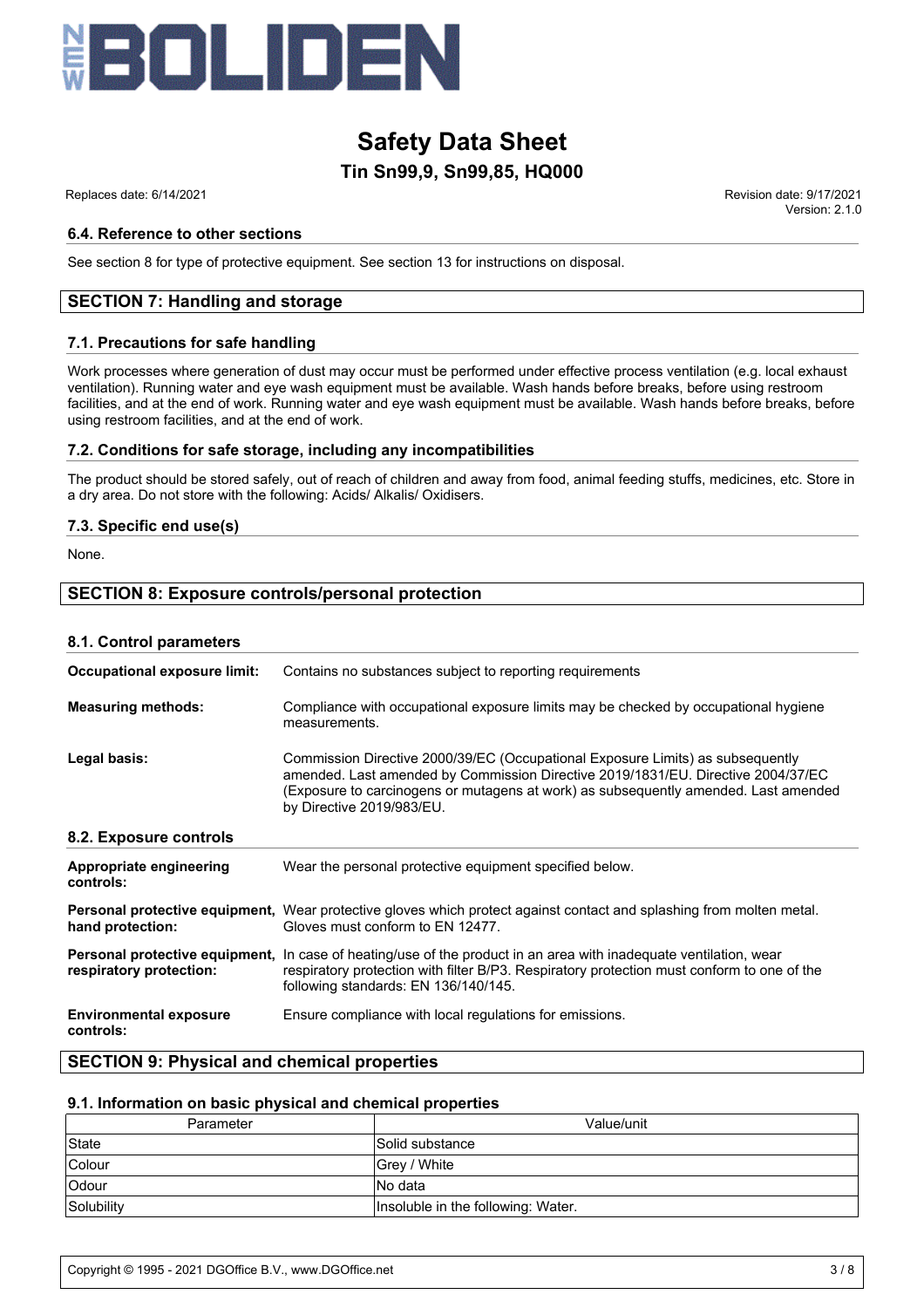

### **Tin Sn99,9, Sn99,85, HQ000**

 Replaces date: 6/14/2021 Revision date: 9/17/2021 Version: 2.1.0

| Parameter                               | Value/unit               | Remarks          |
|-----------------------------------------|--------------------------|------------------|
| Odour threshold                         | No data                  |                  |
| Melting point                           | 231.9 °C                 | #Not translated# |
| Freezing point                          | No data                  |                  |
| Initial boiling point and boiling range | 2507 °C                  | #Not translated# |
| Flammability (solid, gas)               | No data                  |                  |
| Flammability limits                     | No data                  |                  |
| <b>Explosion limits</b>                 | No data                  |                  |
| Flash Point                             | No data                  |                  |
| Auto-ignition temperature               | >400 °C                  |                  |
| Decomposition temperature               | No data                  |                  |
| pH (solution for use)                   | No data                  |                  |
| pH (concentrate)                        | No data                  |                  |
| Kinematic viscosity                     | No data                  |                  |
| Viscosity                               | No data                  |                  |
| Partition coefficient n-octonol/water   | No data                  |                  |
| Vapour pressure                         | 0.01 hPa                 |                  |
| Density                                 | No data                  |                  |
| Relative density                        | $7.31$ g/cm <sup>3</sup> |                  |
| Vapour density                          | No data                  |                  |
| Relative density (sat. air)             | No data                  |                  |
| Particle characteristics                | No data                  |                  |

#### **9.2. Other information**

**Other Information:** None.

#### **SECTION 10: Stability and reactivity**

#### **10.1. Reactivity**

Reacts with the following: Acids/ Alkalis/ Oxidisers.

#### **10.2. Chemical stability**

The product is stable when used in accordance with the supplier's directions.

#### **10.3. Possibility of hazardous reactions**

None known.

#### **10.4. Conditions to avoid**

None known.

#### **10.5. Incompatible materials**

Strong oxidisers/ Strong alkalis/ Strong acids.

#### **10.6. Hazardous decomposition products**

None known.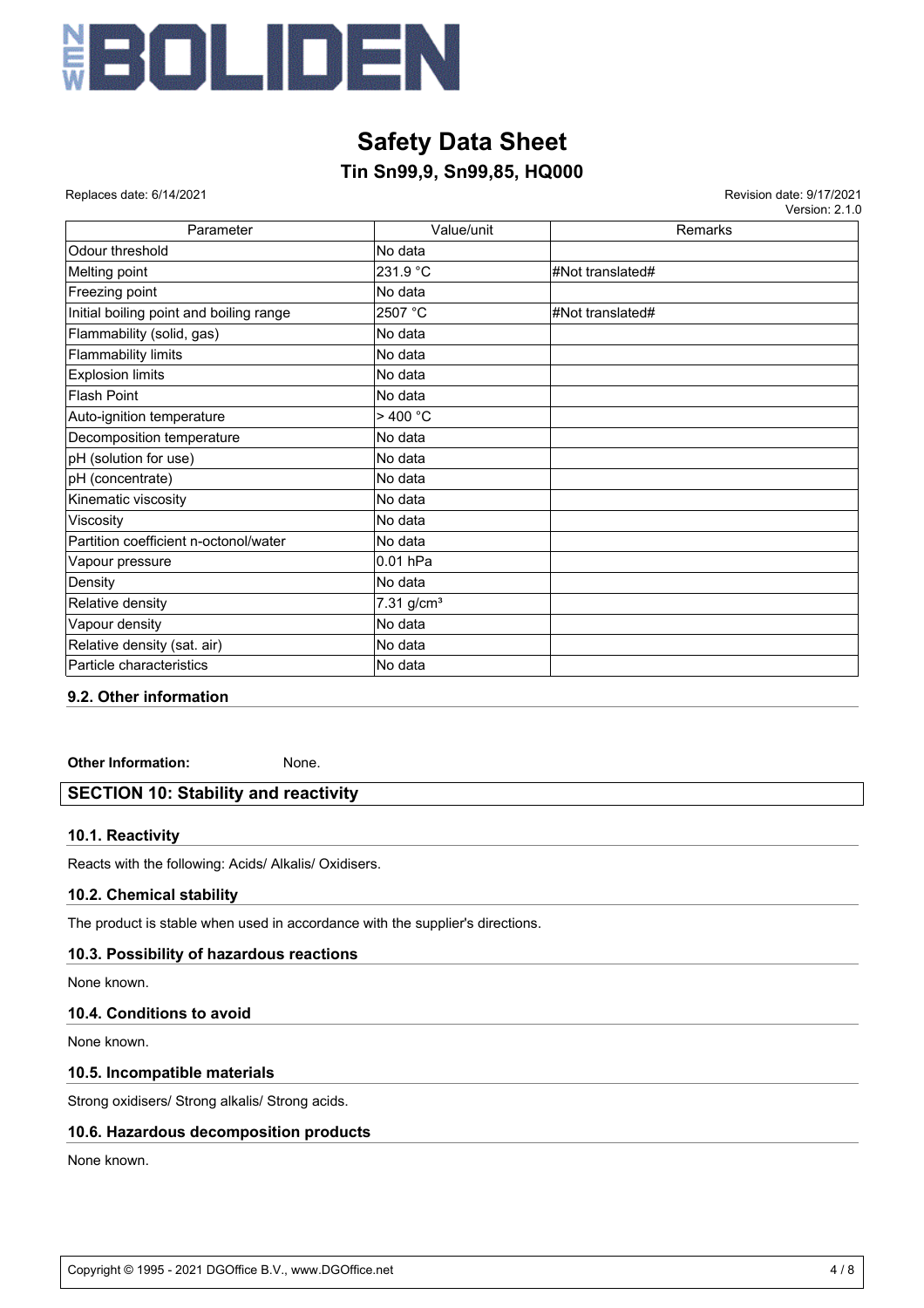

#### **Tin Sn99,9, Sn99,85, HQ000**

 Replaces date: 6/14/2021 Revision date: 9/17/2021 Version: 2.1.0

#### **SECTION 11: Toxicological information**

#### **11.1. Information on hazard classes as defined in Regulation (EC) No 1272/2008**

#### **Acute toxicity - oral**

#### **Tin, cas-no 7440-31-5**

| Jraanism   | vpe<br>est | Exposure <sup>-</sup><br>time | √alue             | Conclusion | method<br>est             | source |
|------------|------------|-------------------------------|-------------------|------------|---------------------------|--------|
| <b>Rat</b> | ∟D50       |                               | nnnn<br>2000ma/ka |            | $\sqrt{2}$<br>OECD<br>423 |        |

The product does not have to be classified. Based on existing data, the classification criteria are deemed not to have been met.

#### **Acute toxicity - dermal**

#### **Tin, cas-no 7440-31-5**

| Jraanism | vpe<br>est | Exposure<br>time<br><b>AD </b> | Value                            | Conclusion | . .<br>method<br>⊺est | source |
|----------|------------|--------------------------------|----------------------------------|------------|-----------------------|--------|
| Rat      | LD50       |                                | $2000$ ma<br>ng/kc<br>. .<br>. . |            | 402<br>UΕ.<br>◡∟      |        |

The product does not have to be classified. Based on existing data, the classification criteria are deemed not to have been met.

#### **Acute toxicity - inhalation**

#### **Tin, cas-no 7440-31-5**

| Jraanism | vpe<br>'est | Exposure<br>tıme<br>–∧µ… | √alue<br>. | こonclusion | .<br>method<br>est          | Source |
|----------|-------------|--------------------------|------------|------------|-----------------------------|--------|
| Rat      | LD50        |                          | 5ma/l      |            | $\sqrt{2}$<br>OECD<br>` 40J |        |

The product does not have to be classified. Based on existing data, the classification criteria are deemed not to have been met. The product does not release hazardous vapours in metallic form. Metallic oxides which are hazardous to inhale are formed during soldering/welding.

#### **Skin corrosion/irritation**

#### **Tin, cas-no 7440-31-5**

| .<br>riisn | vne<br>es | posure<br>time | √alue<br>. | Conclusion                    | . .<br>method<br>es | 'ource |
|------------|-----------|----------------|------------|-------------------------------|---------------------|--------|
| Rabbit     |           |                |            | . .<br><b>INon-irritating</b> |                     |        |

The product does not have to be classified. Based on existing data, the classification criteria are deemed not to have been met. May cause slight irritation.

#### **Serious eye damage/eye irritation**

#### **Tin, cas-no 7440-31-5**

| ⊃rganism | 'est<br>vpe | Exposure<br>time | Value | Conclusion             | method<br>est | source |
|----------|-------------|------------------|-------|------------------------|---------------|--------|
| Rabbit   |             |                  |       | . .<br> Non-irritating |               |        |

The product does not have to be classified. Based on existing data, the classification criteria are deemed not to have been met.

| <b>Respiratory sensitisation or</b><br>skin sensitisation: | The product does not have to be classified. Test data are not available.                                                                                                                                                                                                                          |
|------------------------------------------------------------|---------------------------------------------------------------------------------------------------------------------------------------------------------------------------------------------------------------------------------------------------------------------------------------------------|
| Germ cell mutagenicity:                                    | The product does not have to be classified. Test data are not available.                                                                                                                                                                                                                          |
| Carcinogenic properties:                                   | The product does not have to be classified. Test data are not available.                                                                                                                                                                                                                          |
| <b>Reproductive toxicity:</b>                              | The product does not have to be classified. Test data are not available.                                                                                                                                                                                                                          |
| Single STOT exposure:                                      | The product does not have to be classified. Test data are not available. Inhalation of smoke<br>from the soldering / welding process may cause irritation to the upper airways. May cause<br>a burning sensation in the nose, mouth and throat, as well as headaches, coughing and<br>discomfort. |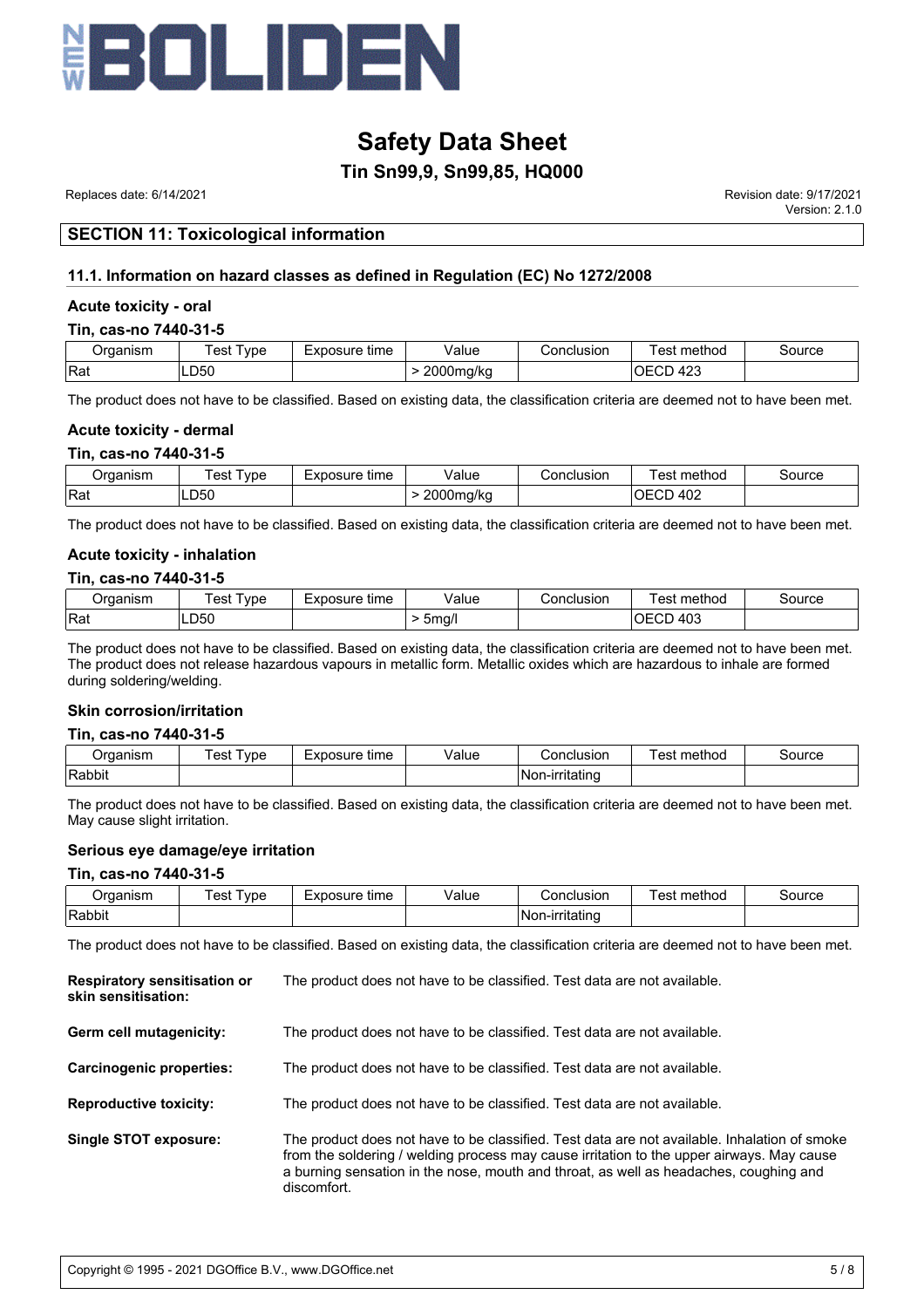

### **Tin Sn99,9, Sn99,85, HQ000 Safety Data Sheet**

| Replaces date: 6/14/2021                   | Revision date: 9/17/2021<br>Version: $2.1.0$                                                                                                                                                                                                                                                                                                                            |
|--------------------------------------------|-------------------------------------------------------------------------------------------------------------------------------------------------------------------------------------------------------------------------------------------------------------------------------------------------------------------------------------------------------------------------|
| <b>Repeated STOT exposure:</b>             | The product does not have to be classified. Based on existing data, the classification<br>criteria are deemed not to have been met. Prolonged exposure to welding smoke and<br>particles constitutes a risk of developing asthmatic diseases, various respiratory disorders<br>and cancer of the respiratory system. Prolonged inhalation may cause water in the lungs. |
| <b>Aspiration hazard:</b>                  | The product does not have to be classified. Test data are not available.                                                                                                                                                                                                                                                                                                |
| 11.2. Information on other hazards         |                                                                                                                                                                                                                                                                                                                                                                         |
| <b>Endocrine disrupting</b><br>properties: | None known.                                                                                                                                                                                                                                                                                                                                                             |

**Other toxicological effects:** None known.

#### **SECTION 12: Ecological information**

#### **12.1. Toxicity**

#### **Tin, cas-no 7440-31-5**

| Organism   | <b>Species</b>                          | Exposure time | Test Type | Value            | Conclusion | Test method     | Source |
|------------|-----------------------------------------|---------------|-----------|------------------|------------|-----------------|--------|
| Fish       | Pimephales<br>promelas                  |               | 96hLC50   | $> 12.4 \mu$ g/l |            | <b>OECD 203</b> |        |
| lCrustacea | Daphnia<br> magna                       |               | 7dEC50    | $> 3200 \mu g/l$ |            |                 |        |
| Algae      | Pseudokirchne<br>riella<br>Isubcapitata |               | 72hEC50   | $> 19.2 \mu g/l$ |            | <b>OECD 201</b> |        |

The product does not have to be classified. Based on existing data, the classification criteria are deemed not to have been met.

#### **12.2. Persistence and degradability**

#### **12.3. Bioaccumulative potential**

| Tin, cas-no 7440-31-5 |         |               |           |       |            |             |        |
|-----------------------|---------|---------------|-----------|-------|------------|-------------|--------|
| Organism              | Species | Exposure time | Test Tvpe | Value | Conclusion | Test method | Source |
|                       |         |               | Log Kd:   | - 4.3 |            |             |        |

#### No bioaccumulation expected.

#### **12.4. Mobility in soil**

Test data are not available.

#### **12.5. Results of PBT and vPvB assessment**

No assessment required, as the product contains inorganic matter only.

#### **12.6. Endocrine disrupting properties**

None known.

#### **12.7. Other adverse effects**

None known.

**SECTION 13: Disposal considerations**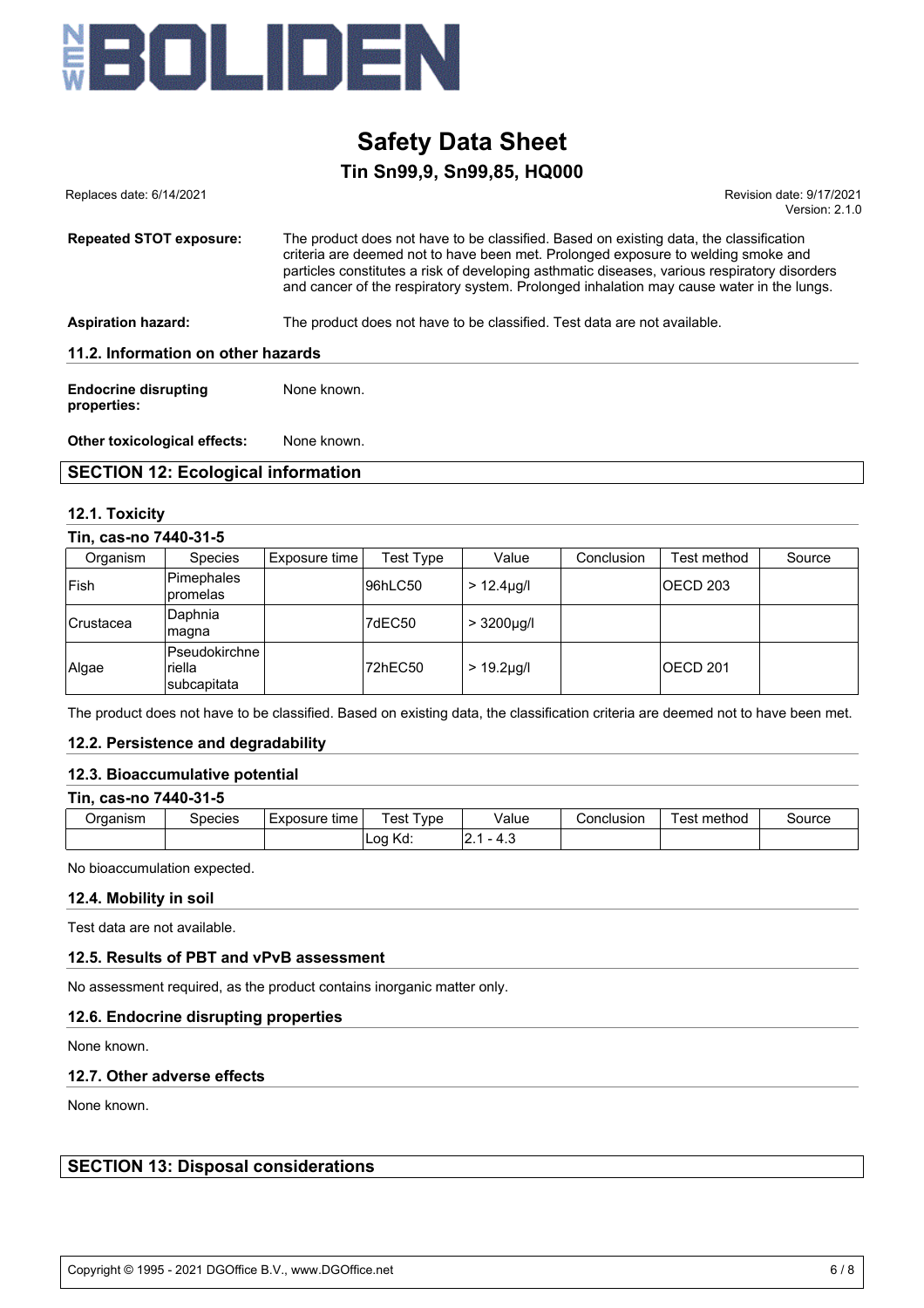

### **Tin Sn99,9, Sn99,85, HQ000**

 Replaces date: 6/14/2021 Revision date: 9/17/2021 Version: 2.1.0

#### **13.1. Waste treatment methods**

Avoid discharge to drain or surface water.

If this product as supplied becomes a waste, it does not meet the criteria of a hazardous waste (Dir. 2008/98/EU). Disposal should be in accordance with applicable regional, national and local laws and regulations. Local regulations may be more stringent than regional or national requirements.

Empty, cleansed packaging should be disposed of for recycling. Uncleansed packaging is to be disposed of via the local wasteremoval scheme.

**Category of waste:** EWC code: Depends on line of business and use, for instance 17 04 06 tin Absorbent/cloth contaminated with the product: EWC code: 15 02 03 Absorbents, filter materials, wiping cloths and protective clothing other than those mentioned in 15 02 02.

#### **SECTION 14: Transport information**

**14.1. UN number or ID number:** Not applicable. **14.4. Packing group:** Not applicable. **14.2. UN proper shipping name: 14.3. Transport hazard class(es):** Not applicable.

Not applicable. **14.5. Environmental hazards:**

Not applicable.

#### **14.6. Special precautions for user**

None.

#### **14.7. Maritime transport in bulk according to IMO instruments**

Not applicable.

#### **SECTION 15: Regulatory information**

#### **15.1. Safety, health and environmental regulations/legislation specific for the substance or mixture**

**Special Provisions:**

None.

#### **15.2. Chemical Safety Assessment**

| REACH Reg. No.                       | Substance name |  |  |  |  |  |
|--------------------------------------|----------------|--|--|--|--|--|
| 01-2119486474-28-0024                | 1 in           |  |  |  |  |  |
| <b>SECTION 16: Other information</b> |                |  |  |  |  |  |

#### **Version history and indication of changes**

| Version                   | <b>Revision date</b>                                                                                                                 | Responsible                                                                                                                                                                                                                                                                                                                                                             | Changes       |  |  |  |
|---------------------------|--------------------------------------------------------------------------------------------------------------------------------------|-------------------------------------------------------------------------------------------------------------------------------------------------------------------------------------------------------------------------------------------------------------------------------------------------------------------------------------------------------------------------|---------------|--|--|--|
| 2.1.0                     | 9/17/2021                                                                                                                            | Bureau Veritas HSE / MPE                                                                                                                                                                                                                                                                                                                                                | 1, 11, 12, 16 |  |  |  |
| <b>Abbreviations:</b>     | PBT: Persistent, Bioaccumulative and Toxic<br>vPvB: Very Persistent and Very Bioaccumulative<br>STOT: Specific Target Organ Toxicity |                                                                                                                                                                                                                                                                                                                                                                         |               |  |  |  |
| <b>Other Information:</b> | subsequently changed.                                                                                                                | This safety data sheet has been prepared for and applies to this product only. It is based on<br>our current knowledge and the information that the supplier was able to provide about the<br>product at the time of preparation. The safety data sheet complies with applicable law on<br>preparation of safety data sheets in accordance with 1907/2006/EC (REACH) as |               |  |  |  |
| <b>Training advice:</b>   |                                                                                                                                      | A thorough knowledge of this safety data sheet should be a prerequisite condition.                                                                                                                                                                                                                                                                                      |               |  |  |  |